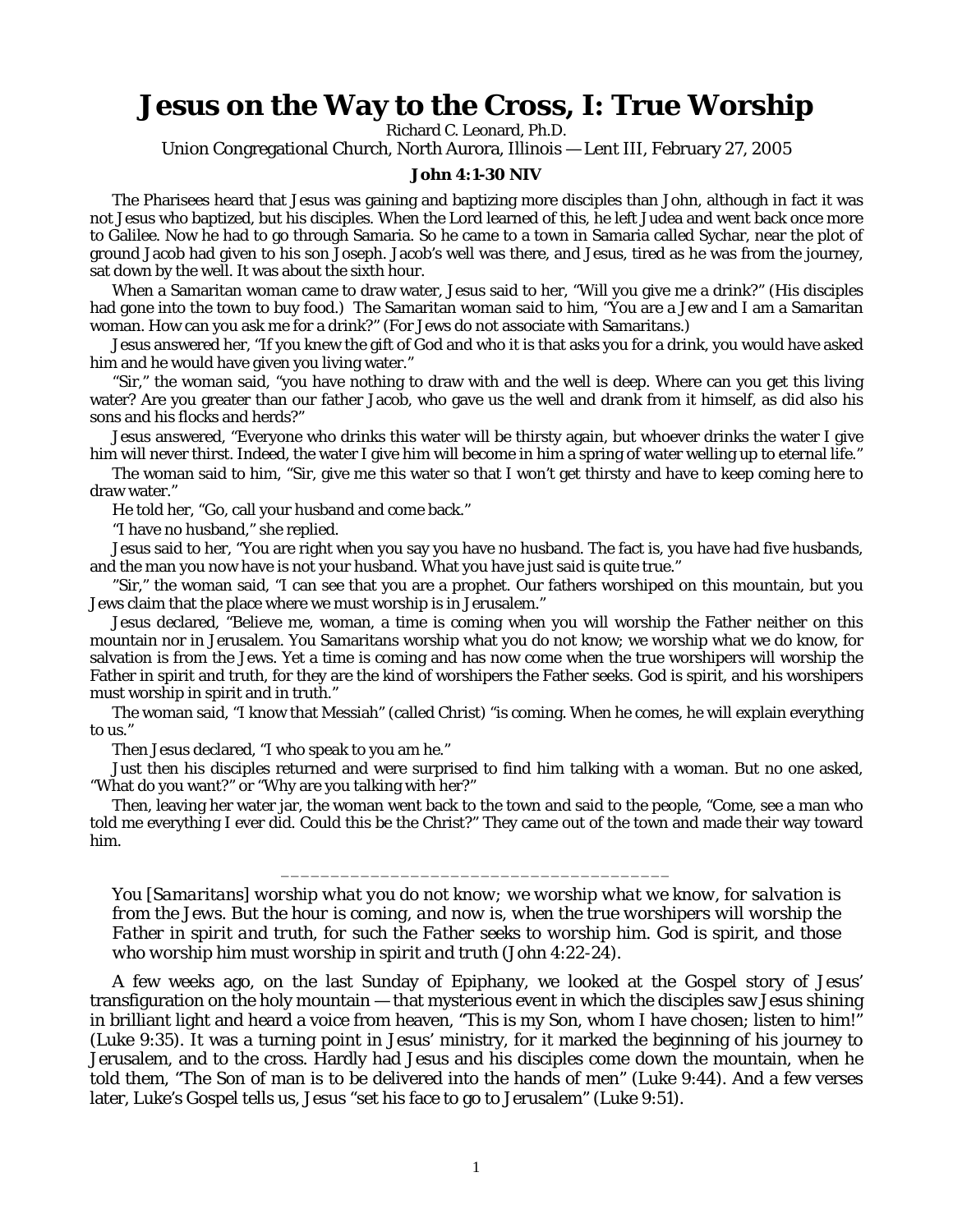During our worship for the rest of this Lenten season, we're going to be looking at scenes from Jesus' journey toward Jerusalem, his pathway toward the passion. We'll be looking at Jesus on the way to the cross. To do this, we'll follow the Gospel of John.

There's a good reason for that. For in John's Gospel it becomes clear that Jesus is on his way to the cross from the very beginning. We see it already in chapter 1, in the cry of John the Baptist, "Behold the Lamb of God, who takes away the sins of the world!" Actually, we've already begun this journey with Jesus through the pages of the Fourth Gospel. Several weeks ago we listened to that mysterious Bible character who came to tell us about Jesus at the wedding at Cana in Galilee, where he told his mother, "My hour has not yet come." And then last week Brian read to us from chapter 3 of John's gospel, with those familiar words: "For God so loved the world that he gave his only Son, that whoever believes in him should not perish but have eternal life" (John 3:16). Through the rest of Lent we'll continue our journey with Jesus on the road toward Calvary, where he is to be "lifted up" that he might draw all people to himself and reconcile us to God.

John, among the four Gospels, is especially concerned with the question of *truth.* What's real, what's reliable, what's genuine in our understanding of the ways of the Lord? That's John's big question. It's in John that we hear Jesus saying so many things about *truth.* "You will know the truth, and the truth will make you free" (John 8:32). "I am the way, and the truth, and the life" (John 14:6) "When the Spirit of truth comes, he will guide you into all the truth" (John 16:13). "Sanctify them in the truth; thy word is truth" (John 17:17). These statements are all from John's Gospel, and it's in John's Gospel alone that even Pontius Pilate asks, "What is truth?" (John 10:38). The question of what's real, and true, and genuine is an important theme in the story John is telling. As we look at Jesus on his way to the cross, then, our question is going to be, "What is Jesus teaching us about *the truth?*" We'll look at Jesus' words about reality and truth as he moves relentlessly toward the climax of the story — that "hour" when he is to be "lifted up" on the cross, and "lifted up" in his resurrection from the dead.

So next Sunday, as we observe the Lord's Supper, we'll turn to chapter 7, where Jesus speaks of *true authority*. The following week we'll turn to chapter 9, where he teaches us about *true insight*. Then we'll come to Palm Sunday, where we'll learn something from Jesus about *true sacrifice*.

Today, though, as we follow this sequence of Jesus on the way to the cross, we'll be hearing him speak about *true worship.* The story is a familiar one to all of us — the story of "the woman at the well," Jacob's well in Samaria. Now, this story is like all the incidents in John's Gospel — it's packed with meaning, in fact with *multiple layers* of meaning. John, perhaps to a greater degree than the other Gospel writers, never records things in just a superficial manner. The way he writes about Jesus always allows us to dig deeper and look at things from different angles — to ponder the symbolism that always fills these stories about the life of our Lord.

So let's look, first, at just the setting for this story of Jesus and the woman at the well. Jesus and his disciples are passing through Samaria, which is between Galilee and Judea. That, in itself, was a bit unusual. As John explains, "Jews do not associate with Samaritans," and typically the Jews would cross over east of the Jordan so they didn't have to go through Samaria. Why was that? Because the Jews thought of the Samaritans as second-class citizens, even as "half-breeds." They were the descendents of Israelites who had been left in Palestine when the Babylonians carried the Jewish leaders into captivity centuries before. The Babylonians had brought in other peoples from their empire to settle in Palestine, and the Samaritans had intermarried with them. As to religion, the Samaritans had only the Books of Moses, the first five books of the Bible. The Jews didn't want the Samaritans coming to their Temple in Jerusalem, on Mount Zion, so they carried on their sacrificial rituals on another mountain, Mount Gerizim. By the way, a tiny group of Samaritans still exist, and I visited their "headquarters" at Nablus in 1968 and took a picture of the Samaritan high priest holding his Torah scroll.

So here is Jesus in Samaria, of all places, resting for a few moments at the well of Jacob the patriarch. His disciples have gone into the city of Samaria to buy something to eat. It's "the sixth hour," or around noon, when most people in that hot part of the world would be taking a kind of "siesta." When I was in Israel in 1968, all the shops closed during the middle of the day and reopened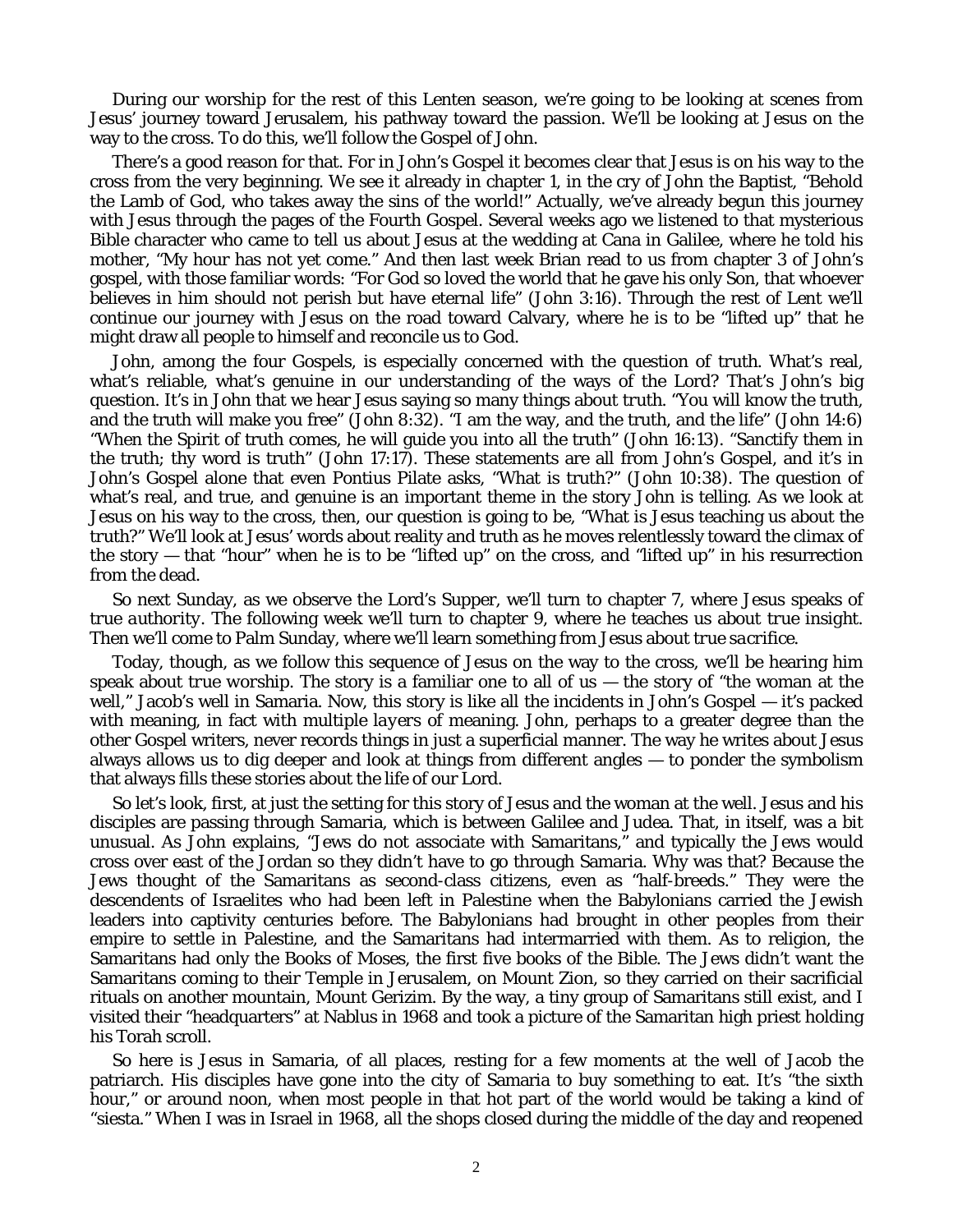again in the late afternoon. With the sun beating down at midday, most people would take cover, but here comes a woman from the city to draw water from the well.

Typically the women would come for their water early in the morning, in groups of two or three, but this woman comes alone at midday  $-$  as if to avoid the others. And shortly we learn why she comes alone: she's a kind of outcast because of her checkered personal history. As Jesus tells her, "The fact is, you've had five husbands, and the man you now have isn't your husband." But that doesn't come out till later in their conversation; Jesus begins by just asking her to put down her bucket and give him a drink from the well. And the rest of the story evolves from there, with several overlapping themes.

First, there's the theme of *water* — living water. Throughout the Bible, and here in John's Gospel, water is an important symbol of life, for no life can be sustained without it. Jesus asks for a drink of water from the well, and when the woman is surprised that a Jew would ask her for a drink, he tells her, "If you knew the gift of God and who it is that asks you for a drink, you would have asked him and he would have given you living water." The woman doesn't understand that Jesus has shifted the conversation to a spiritual plane. She thinks he's still talking about water from Jacob's well. Jesus doesn't have anything to draw water with from this deep well; how could he give *her* any water? Is he greater than Jacob the forefather who made the well?

This kind of conversation is typical of what we read in John's Gospel. The people Jesus talks to are often just kind of dense. Nicodemus, Pilate, the high priest, even the disciples just "don't get it" when Jesus utters spiritual truths. They ask dumb questions, and in response to their questions Jesus goes on to explain what he really means. Is John making this up to create a better story? A little reflection will show that this is pretty realistic and down-to-earth. So often we just "don't get it" when Jesus speaks to us about the things of his Father.

So Jesus continues: "Whoever drinks the water I give him will never thirst." And the woman makes the obvious dumb response: "Sir, give me this water so that I won't get thirsty and have to keep coming here to draw water." Do we sometimes have the same attitude as the Samaritan woman? Jesus wants to give us the "living water," the life of the Spirit — the life that's transfigured by a vision of the glory of God, a radiant life that flows on a level above our crass and tawdry concerns and overcomes them through our oneness with the living Christ. Instead, we look upon the Christian faith as a quick solution to our problems. Lord, I'll believe you and serve you if you'll heal my sickness, if you'll get me out of debt, if you'll get my husband to pay more attention to me, if you'll make my kids do what I want them to do, if you'll get my boss to treat me better, if you'll change my world to conform to my needs and expectations. *Don't change me, just fix my problem. Give me this water, so I won't have to come to the well in the sun's heat and lug these heavy buckets back home, day after day!*

Second, there's the theme of the women's sinful life style. She had gone through a string of husbands and is living with yet another man. When Jesus confronts her with this truth, she's amazed. When she returns to the city, she tells her neighbors, "Come, see a man who told me everything I ever did. Could this be the Christ?" Yes, she's impressed with Jesus because of what he knows about her but there's no hint that she's ready to change her life style just because she's had a brush with God's Messiah. Can we put ourselves in this woman's place? Do we regard Christ as a kind of fortuneteller who can show us what's wrong with us, but then we don't follow up on what we've learned from him? Do we treat him as just another therapist from whom we can get a second or third opinion — without submitting to his authority, coming under his Lordship and making those changes we need to make in order to obey him?

But that's just the surface of our story. Going deeper, there's another theme: the theme of *true worship.* (You've probably been wondering when I would get around to that.) "You've had five husbands," says Jesus, "and the man you now have isn't your husband." I mentioned earlier that John uses a lot of symbolism in telling his story, and I think this woman is a symbol for all Samaritans indeeed, for all people who worship *falsely.* In Hebrew the word for "husband" is *ba'al* — which, as you know, is the term for false gods in the Old Testament. The prophets of Israel preached vigorously against the worship of these false gods, because the Israelites were always prone to desert the Lord, *Yahweh,* and worship the gods of the Canaanites. But the Samaritans, remember, didn't have the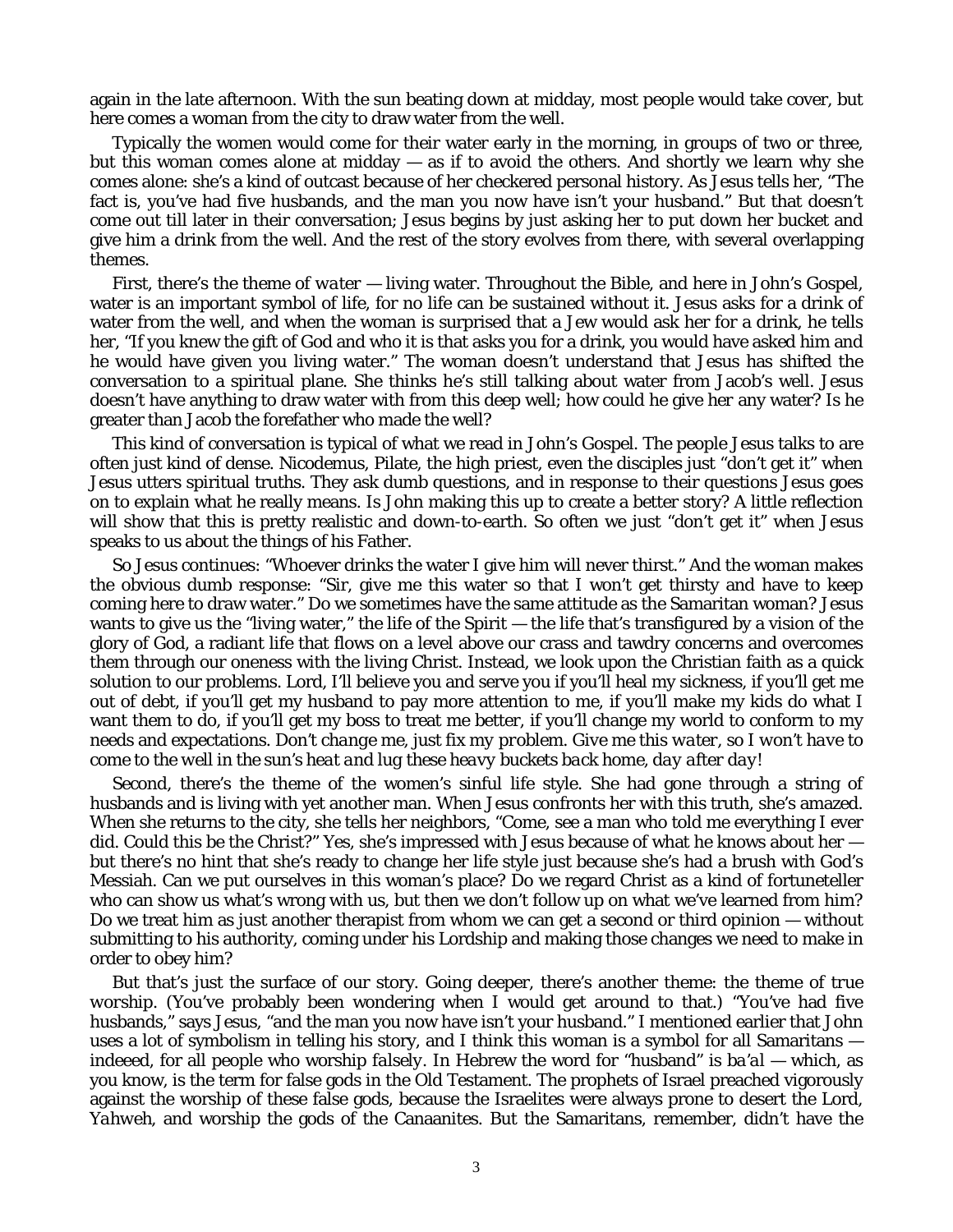writings of the Prophets, with their warning against false worship. All they had was a version of the five Books of Moses. That should have been enough to keep them from false worship, but indications are that the Samaritans were easy prey for the many cults that had spread across the Graeco-Roman world. "You've had *five husbands*," Jesus says — could that be the five Books of Moses? — "but now you have another *ba'al* who isn't your husband." In confronting this woman with her marital history, Jesus is also, at another level, raising the issue of *true worship.*

Who are your "husbands," your *ba'als?* What do you and I devote ourselves to, in place of the one God? What values have we *espoused* that take the place of Jesus, values that keep us from being "the bride of Christ?" The answer differs for each of us. Is it financial security? Personal comfort? Entertainment and recreation? The arts? Professional achievement? Hobbies and interests? (That could be *my* vulnerability, since I'm a railroad nut.) Even good things can be false "husbands": family interests, religious activity, community involvement, personal improvement, love of country. These concerns can be a form of false worship if the living Christ, and the Word of God, aren't found at their center, generating our vision and our priorities.

"The fact is, you've had five husbands, and the man you now have isn't your husband." Jesus has touched a nerve with this woman at the well, and immediately she tries to steer the conversation in another direction. "I see you're a prophet! So let's talk about religious customs. Our Samaritan ancestors taught us to worship on this mountain, Gerizim, but you Jews claim Jerusalem is the place where we're supposed to worship. Who's right?"

Sometimes, when people come to the pastor for counseling about personal problems, things begin to get too close for comfort. That's usually the time when the counselee starts asking questions about *religion*. You take a pastor like me who's interested in theology and worship, and I might get diverted and let you "off the hook" as I expound on this doctrine or that! But, when you get right down to it, questions about our life style and personal conduct *are* questions about *true worship*, because they have to do with the priorities of life — the values we hold supreme, those *ba'als* to which we bow down and around which we organize our lives.

So Jesus doesn't dismiss the Samaritan woman's question as a diversion. He takes it on. Gerizim, or Jerusalem? "Believe me, lady, the time is coming when you'll worship the Father, and it won't be on this mountain and it won't be in Jerusalem either!" The presence of God isn't localized at any historic site. Gerizim will fade out of the picture. (How many of you ever heard of it, anyway?) As for Jerusalem, that, too, will come to nothing. Within a generation after Jesus spoke to this woman, Jerusalem and its magnificent Temple had become a smoldering ruin, laid waste by Roman legions putting down a Jewish revolt. Jesus is looking ahead to what must happen if God's people are to know *true worship* in the day when once-holy sites will be deserted and empty traditions will crumble to dust.

Is that our situation today? Do we see the church in trouble if things continue with "business as usual"? Do we see our faith attacked and challenged by ideologies that have no place for the Word of God? Do we see Christian traditions losing their power to shape our culture and the lives of people we love? Just a few days ago I received an email telling how Bill Maher of HBO is claiming that "religion is a neurological disorder," "a crutch for weak-minded people." He compares Christians to Islamic terrorists. "I think that religion stops people from thinking. I think it justifies crazies. I think that flying planes into a building was a faith-based initiative." You all know how much I love the beauty and solemnity of the Christian worship tradition, especially when we gather for Holy Communion as we will do next Sunday. But unless our worship is *presence-driven* — unless it's filled with a vision of the life of God in our midst — it's headed the way of the butter churn, the Model T, and the twin towers of New York City.

So what does Jesus offer in place of Gerizim and Jerusalem? "You Samaritans worship what you do not know; we worship what we do know, for salvation is from the Jews. Yet a time is coming and has now come when the true worshipers will worship the Father in spirit and truth, for they are the kind of worshipers the Father seeks. God is spirit, and his worshipers must worship in spirit and in truth." Notice the contrast here, and the temptations. "You Samaritans worship what you do not know." Unless we examine ourselves closely, we may not understand what we're really worshiping. We may